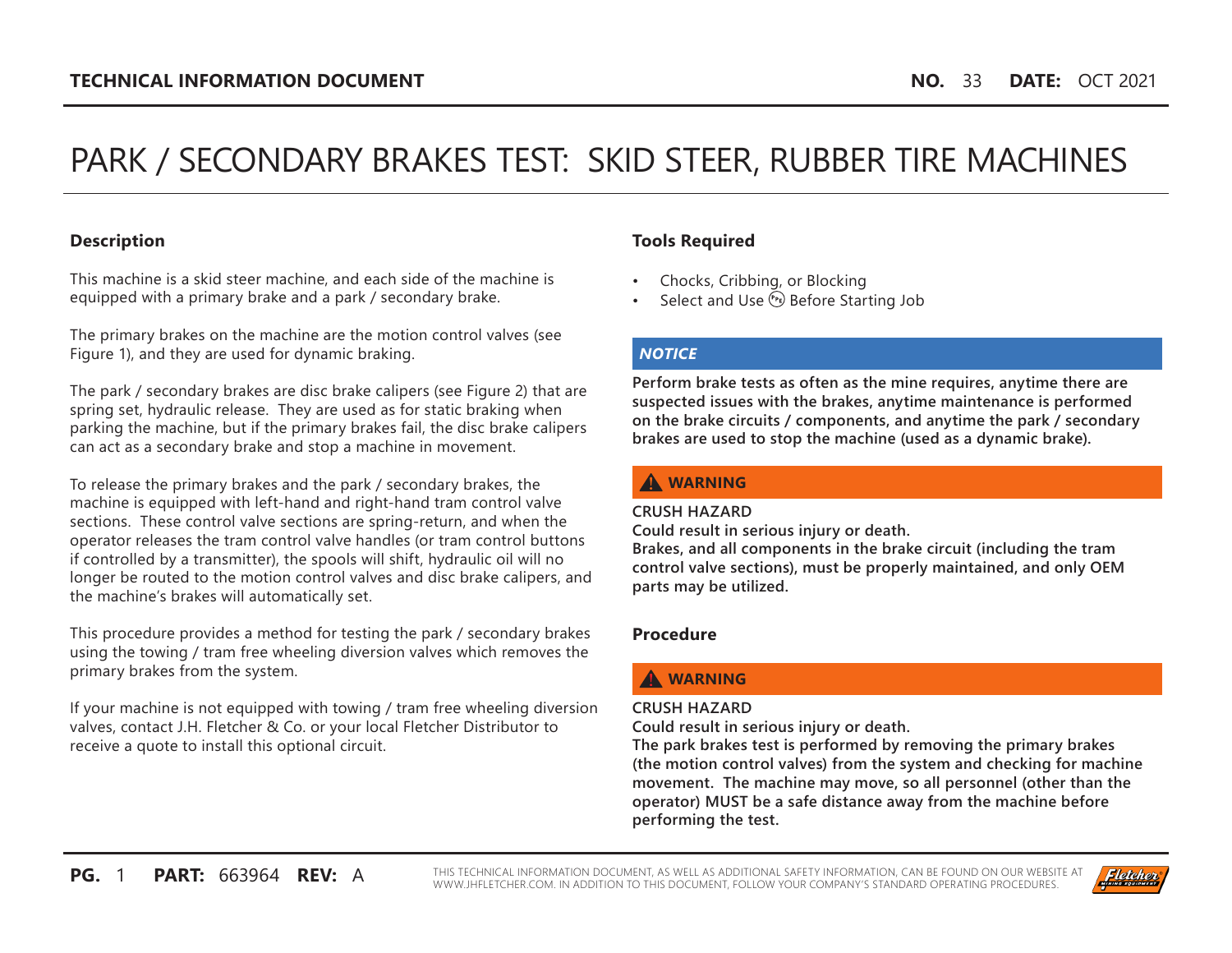- 1. Park machine on the maximum grade as listed on the Machine Tag (see Figure 3) or on the maximum grade in which the machine is to be operated (if less than what is listed on tag). Park machine in a safe place away from ribs, other machines, or any other obstacles.
- 2. Install chocks, cribbing, or blocking approximately six inches (152 millimeters) behind each tire (downhill).

### *NOTICE*

**Chocks, cribbing, or blocking must be sized properly such that they are capable of stopping the machine should the machine move during testing. The machine's weight, minus any supplies stacked on the machine, can be found on the Machine Tag (see Figure 3).**

- 3. Inform personnel in the area of your intentions to test the park brakes, and ensure all personnel are a safe distance away from the machine.
- 4. Locate the towing diversion valves (see Figure 4) on the machine. These diversion valves will either be located in the walkway on the machine or on one of the sides of the machine. For purposes of performing brake tests, these diversion valves must never be located at the rear of the machine. No one should ever stand behind or in front of the machine when performing any brake tests.
- 5. Actuate both towing diversion valves in the TRAM FREE WHEEL position and watch for machine movement.

## **A** WARNING

#### **CRUSH HAZARD**

**Could result in serious injury or death.**

**Machine movement may occur. If towing diversion valves are located on the side of the machine, ensure feet, hands, body parts, clothing, etc. are clear of the tires before placing the towing diversion valves in the TRAM FREE WHEEL position.**

a) If machine movement is observed, immediately actuate the towing diversion valves in the TRAM position which should

stop the machine. Do NOT operate the machine if movement is observed. If safe to do so (machine has stopped and is not moving), pressurize ATRS, and lower any components that can be used to stabilize the machine (stab jacks, rear lift, front lift, stab feet, etc.) to prevent machine movement. Then, shut down the machine, install chocks/cribbing/blocking next to tires, and contact your supervisor or maintenance personnel to check / repair the machine.

## *NOTICE*

**For information on Checking and Adjusting the Tram Brake Calipers, see your machine's Service Manual.**

b) If machine movement is not observed, and the machine has also passed the Primary Brakes Test, the machine may be put back into operation.

## **Figure 1 - Primary Brake (Motion Control Valve)**



**PG.** 2 **PART:** 663964 **REV:** A THIS TECHNICAL INFORMATION DOCUMENT, AS WELL AS ADDITIONAL SAFETY INFORMATION, CAN BE FOUND ON OUR WEBSITE AT [WWW.JHFLETCHER.COM.](http://www.jhfletcher.com) IN ADDITION TO THIS DOCUMENT, FOLLOW YOUR COMPANY'S STANDARD OPERATING PROCEDURES.